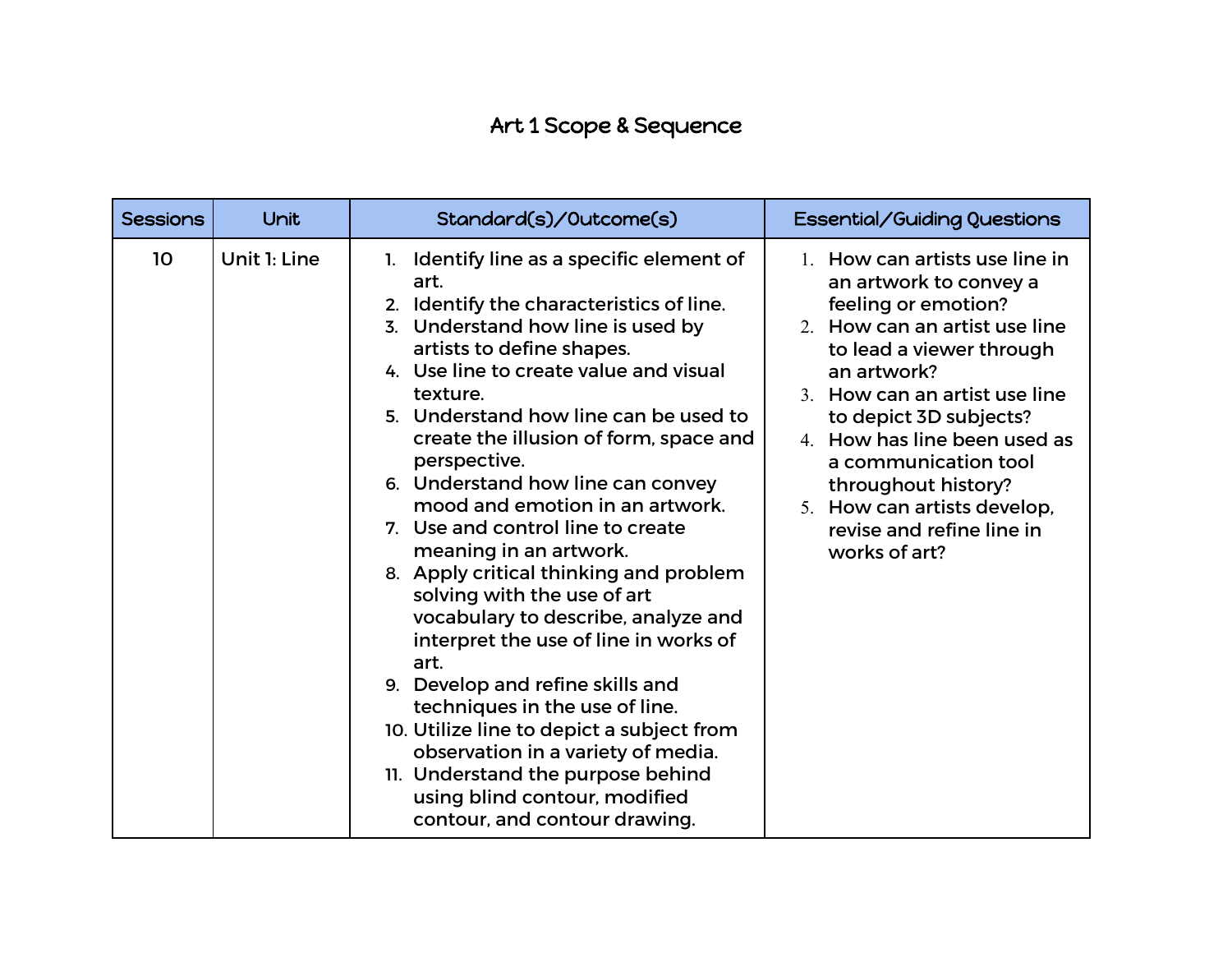|    |                         | 12. Analyze and evaluate use of line<br>through self-reflection and peer<br>critique in order to revise and refine<br>works of art.<br>13. Communicate understanding of the<br>concept of line through productive,<br>verbal, and written means.                                                                                                                                                                                                                                                                                                                                                                                                                                                                                            |                                                                                                                                                                                                                                                                                                                                                                                                     |
|----|-------------------------|---------------------------------------------------------------------------------------------------------------------------------------------------------------------------------------------------------------------------------------------------------------------------------------------------------------------------------------------------------------------------------------------------------------------------------------------------------------------------------------------------------------------------------------------------------------------------------------------------------------------------------------------------------------------------------------------------------------------------------------------|-----------------------------------------------------------------------------------------------------------------------------------------------------------------------------------------------------------------------------------------------------------------------------------------------------------------------------------------------------------------------------------------------------|
| 15 | Unit 2:<br><b>Shape</b> | 1. Identify shape as a specific element<br>of art.<br>2. Understand that shape is an<br>enclosed line.<br>3. Identify organic and geometric<br>shapes.<br>4. Identify positive and negative shapes<br>and understand how negative<br>shapes define the positive form of an<br>object.<br>5. Understand and utilize shape to<br>simplify complex subject matter.<br>6. Use basic shapes to create a contour<br>drawing.<br>7. Apply critical thinking and problem<br>solving with the use of art<br>vocabulary to describe, analyze and<br>interpret the use of shape in works<br>of art.<br>8. Develop and refine skills and<br>techniques in the use of shape.<br>9. Utilize shape to depict a subject<br>from observation in a variety of | 1. Why would an artist use<br>organic shapes in an<br>artwork?<br>2. Why would an artist use<br>geometric shapes in an<br>artwork?<br>3. How can an artist use<br>positive and negative<br>shapes to help depict<br>subject matter?<br>4. How can artists develop,<br>revise and refine shape in<br>works of art?<br>5. How have shapes been<br>used as a communication<br>tool throughout history? |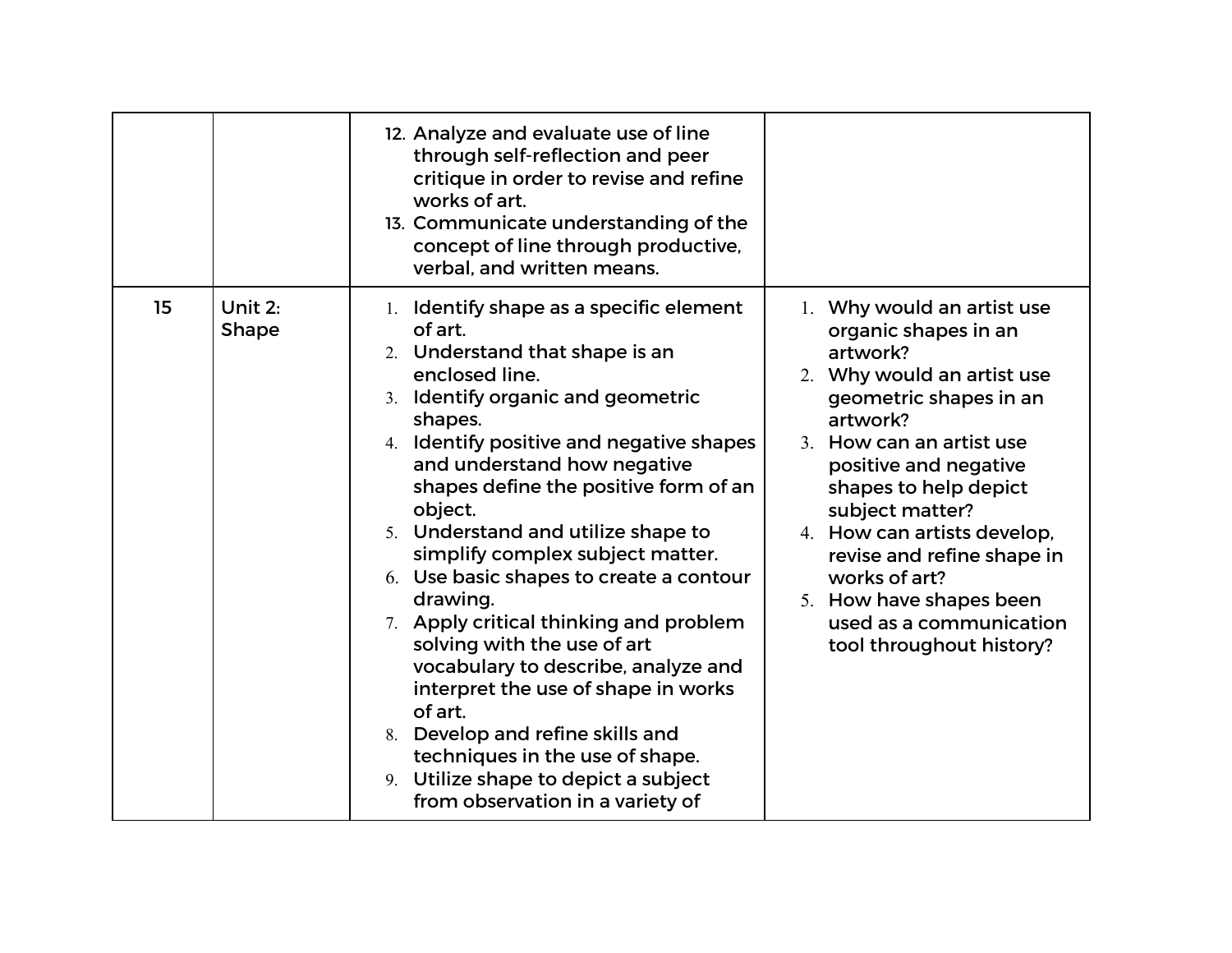|    |               | media.<br>10. Analyze and evaluate use of shapes<br>through self-reflection and peer<br>critique in order to revise and refine<br>works of art.<br>11. Communicate understanding of the<br>concept of shape through<br>productive, verbal, and written<br>means.                                                                                                                                                                                                                                                                                                                                                                                                                                                                      |                                                                                                                                                                                                                                                                                                                                                                                                                                       |
|----|---------------|---------------------------------------------------------------------------------------------------------------------------------------------------------------------------------------------------------------------------------------------------------------------------------------------------------------------------------------------------------------------------------------------------------------------------------------------------------------------------------------------------------------------------------------------------------------------------------------------------------------------------------------------------------------------------------------------------------------------------------------|---------------------------------------------------------------------------------------------------------------------------------------------------------------------------------------------------------------------------------------------------------------------------------------------------------------------------------------------------------------------------------------------------------------------------------------|
| 15 | Unit 3: Value | 1. Identify value as a specific element<br>of art.<br>2. Replicate a stepped and graduated<br>value scale.<br>3. Understand how value is used by<br>artists to create the illusion of form.<br>4. Use drawing techniques to create<br>value and implied texture.<br>5. Understand how value can convey<br>mood and emotion in an artwork.<br>6. Use and control value to create<br>meaning in an artwork.<br>7. Apply critical thinking and problem<br>solving with the use of art<br>vocabulary to describe, analyze and<br>interpret the use of value in works of<br>art.<br>8. Develop and refine skills and<br>techniques in the use of value.<br>9. Utilize value to depict a subject from<br>observation in a variety of media. | 1. How can artists use value<br>in an artwork to convey a<br>feeling or emotion?<br>2. How can an artist create<br>value using a variety of art<br>media?<br>3. How can an artist use value<br>to depict three-<br>dimensional subjects on a<br>two-dimensional surface?<br>4 How has value been used<br>as a communication tool<br>throughout history?<br>5. How can artists develop,<br>revise and refine value in<br>works of art? |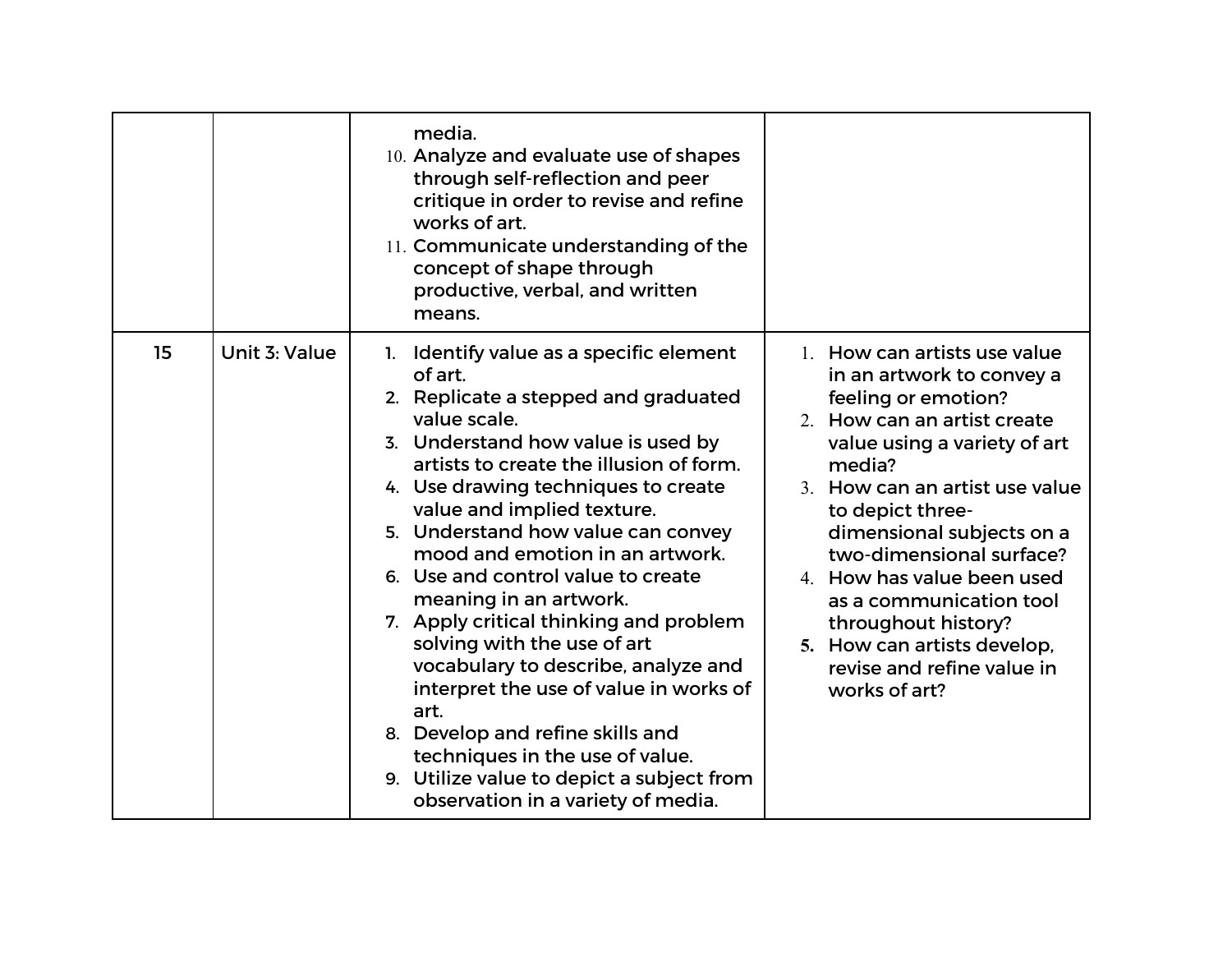|    |               | 10. Understand the purpose behind<br>using value in works of art.<br>11. Analyze and evaluate use of value<br>through self-reflection and peer<br>critique in order to revise and refine<br>works of art.<br>12. Communicate understanding of the<br>concept of value through<br>productive, verbal, and written<br>means.                                                                                                                                                                                                                                                                                                      |                                                                                                                                                                                                                                                                                                                                                                                                                                                                                                                                                   |
|----|---------------|---------------------------------------------------------------------------------------------------------------------------------------------------------------------------------------------------------------------------------------------------------------------------------------------------------------------------------------------------------------------------------------------------------------------------------------------------------------------------------------------------------------------------------------------------------------------------------------------------------------------------------|---------------------------------------------------------------------------------------------------------------------------------------------------------------------------------------------------------------------------------------------------------------------------------------------------------------------------------------------------------------------------------------------------------------------------------------------------------------------------------------------------------------------------------------------------|
| 15 | Unit 4: Color | 1. Identify color as a specific element<br>of art.<br>2. Understand local color versus<br>observed color.<br>3. Identify hue, value, and saturation as<br>it pertains to color.<br>4. Create colors using dry and wet<br>pigments.<br>5. Identify primary, secondary, and<br>tertiary colors.<br>6. Use primary colors to mix secondary<br>and tertiary colors.<br>7. Identify and mix monochromatic,<br>warm and cool, analogous, etc. color<br>schemes.<br>8. Identify and mix complimentary<br>colors and understand how<br>complimentary colors can be used<br>to create neutrals.<br>9. Identify and mix tints and shades. | 1. How can artists mix<br>pigments to recreate<br>colors from observation?<br>2. How can artists use color<br>to depict three-<br>dimensional subjects?<br>3. How can artists use color in<br>an artwork to convey a<br>mood or emotion?<br>4 How can color effect the<br>impact of a work of art on<br>a viewer?<br>5. How can artists develop,<br>revise and refine color in<br>works of art?<br>6. How can colors appear<br>differently depending on<br>their surroundings?<br>How has color been used<br>$7^{\circ}$<br>by artists throughout |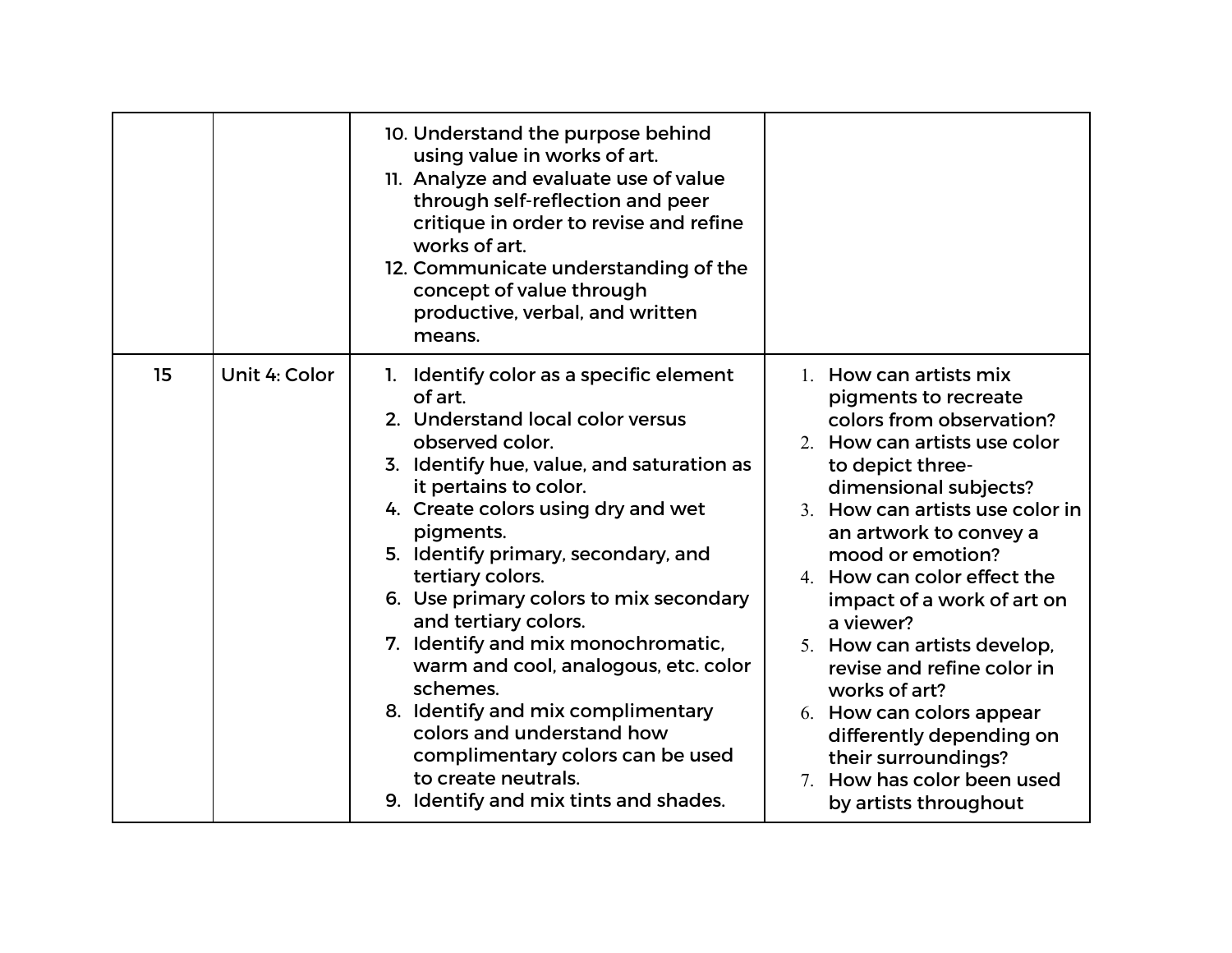|               | 10. Understand techniques for mixing<br>and matching observed colors.                                                                                                                                                                                                                                                                                                                                                                                                                                                                                                                                                                                                                                                                                                                               | history?                                                                                                                               |
|---------------|-----------------------------------------------------------------------------------------------------------------------------------------------------------------------------------------------------------------------------------------------------------------------------------------------------------------------------------------------------------------------------------------------------------------------------------------------------------------------------------------------------------------------------------------------------------------------------------------------------------------------------------------------------------------------------------------------------------------------------------------------------------------------------------------------------|----------------------------------------------------------------------------------------------------------------------------------------|
|               | 11. Understand how color can be used<br>to create the illusion of three-<br>dimensional form.<br>12. Understand how color can be used<br>to convey mood, emotion, and<br>meaning in an artwork.<br>13. Apply critical thinking and problem<br>solving with the use of art<br>vocabulary to describe, analyze and<br>interpret the use of color in works of<br>art.<br>14. Develop and refine skills and<br>techniques in the use of color.<br>15. Utilize color to depict a subject from<br>observation in a variety of dry and<br>wet media.<br>16. Analyze and evaluate use of color<br>through self-reflection and peer<br>critique in order to revise and refine<br>works of art.<br>17. Communicate understanding of the<br>concept of color through productive,<br>verbal, and written means. |                                                                                                                                        |
| Unit 5: Space | 1. Identify space as a specific element<br>of art.<br>2. Understand how space is used by<br>artists to develop depth in a work of                                                                                                                                                                                                                                                                                                                                                                                                                                                                                                                                                                                                                                                                   | 1. How can artists use space<br>in an artwork to convey a<br>feeling or emotion?<br>2. How can an artist use<br>space to lead a viewer |
|               |                                                                                                                                                                                                                                                                                                                                                                                                                                                                                                                                                                                                                                                                                                                                                                                                     | art.                                                                                                                                   |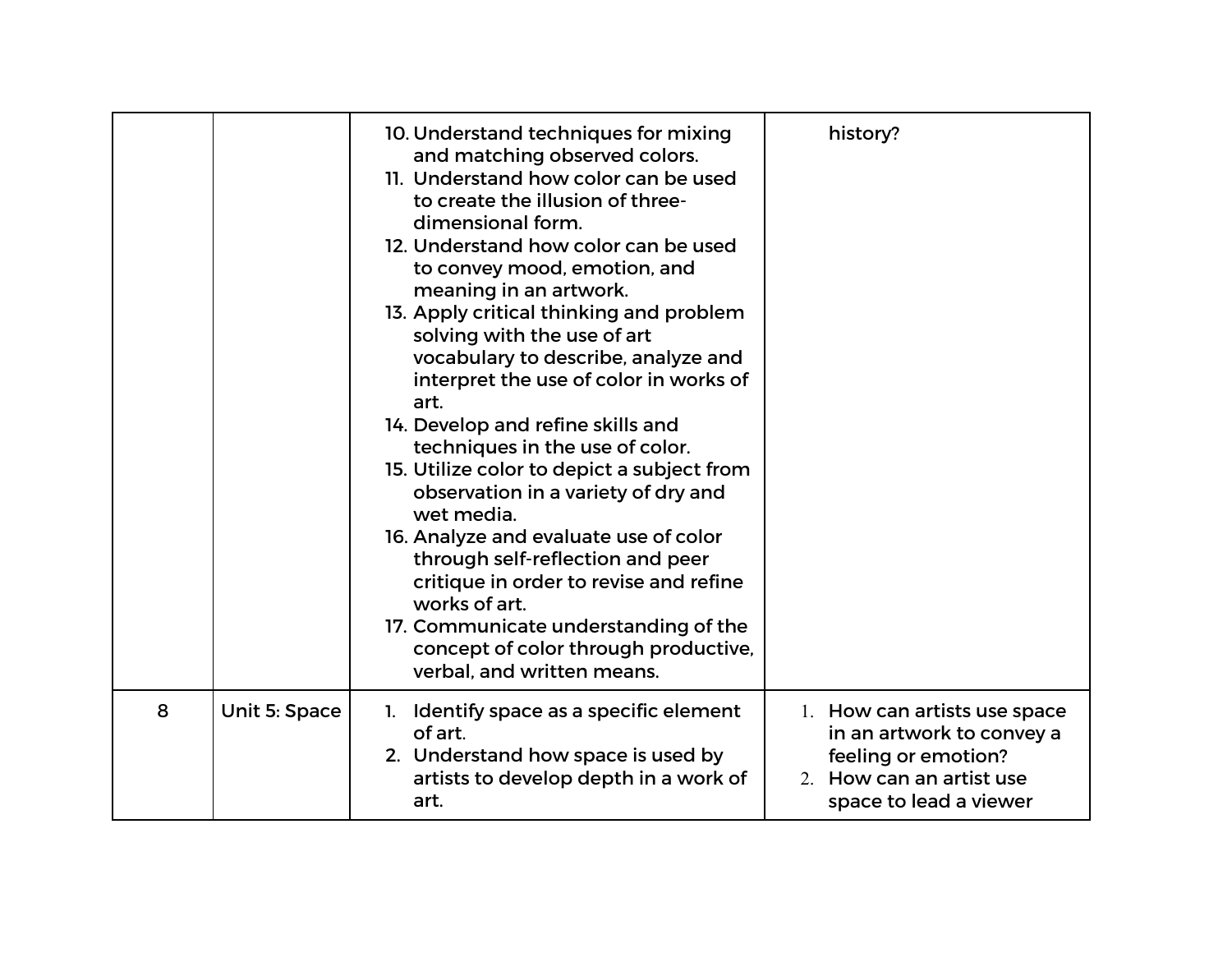|    |                          | 3. Identify foreground, middle ground,<br>and background in works of art.<br>4. Identify and use positive and<br>negative space with intent.<br>5. Understand how overlapping and<br>vertical placement relate to space in<br>an artwork.<br>6. Understand how space can convey<br>mood and emotion in an artwork.<br>7. Use and control space to create<br>meaning in an artwork.<br>8. Apply critical thinking and problem<br>solving with the use of art<br>vocabulary to describe, analyze and<br>interpret the use of space in works of<br>art.<br>9. Utilize space to depict a subject<br>from observation in a variety of<br>media.<br>1. Analyze and evaluate use of space<br>through self-reflection and peer<br>critique in order to revise and refine<br>works of art.<br>10. Communicate understanding of the<br>concept of space through<br>productive, verbal, and written<br>means. | through an artwork?<br>3. How can artists use space<br>to develop both three-<br>dimensional and two-<br>dimensional artworks?<br>4. How can artists use space<br>to create an illusion of<br>depth?<br>5. How has space been used<br>as a communication tool<br>throughout history?<br>6. How can artists develop,<br>revise and refine space in<br>works of art? |
|----|--------------------------|----------------------------------------------------------------------------------------------------------------------------------------------------------------------------------------------------------------------------------------------------------------------------------------------------------------------------------------------------------------------------------------------------------------------------------------------------------------------------------------------------------------------------------------------------------------------------------------------------------------------------------------------------------------------------------------------------------------------------------------------------------------------------------------------------------------------------------------------------------------------------------------------------|--------------------------------------------------------------------------------------------------------------------------------------------------------------------------------------------------------------------------------------------------------------------------------------------------------------------------------------------------------------------|
| 12 | <b>Unit 6.1:</b><br>Form | 1. Identify form as a specific element of<br>art.<br>2. Identify how balance relates to                                                                                                                                                                                                                                                                                                                                                                                                                                                                                                                                                                                                                                                                                                                                                                                                            | 1. How can artists use form in<br>an artwork to convey a<br>feeling or emotion?                                                                                                                                                                                                                                                                                    |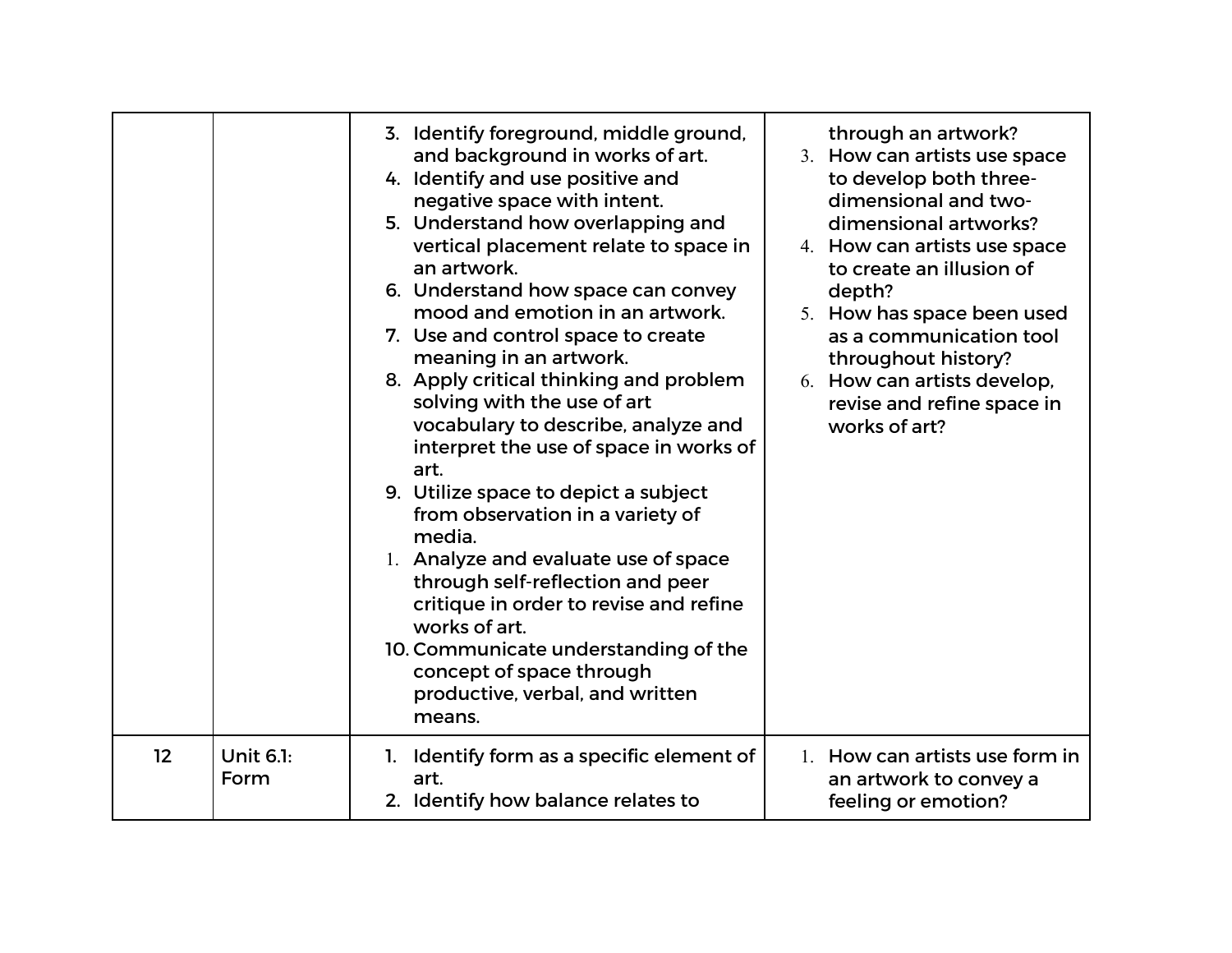|   |                             | form.<br>3. Understand the purpose of positive<br>and negative space in form.<br>4. Understand how form can be used<br>to create three-dimensional<br>subjects.<br>5. Understand how form can convey<br>mood and emotion in an artwork.<br>6. Use and control form to create<br>meaning in an artwork.<br>7. Understand relief sculpture and<br>sculpture in the round.<br>8. Apply critical thinking and problem<br>solving with the use of art<br>vocabulary to describe, analyze and<br>interpret the use of form in works of<br>art.<br>9. Develop and refine skills and<br>techniques in the creation of form.<br>10. Utilize form to depict a subject from<br>observation in a variety of media.<br>11. Analyze and evaluate the use of form<br>through self-reflection and peer<br>critique in order to revise and refine<br>works of art.<br>12. Communicate understanding of the<br>concept of form through productive,<br>verbal, and written means. | 2. How can an artist use form<br>to lead a viewer through a<br>work?<br>3. How can an artist use a<br>variety of media to create<br>three-dimensional<br>subjects?<br>4. How has form been used<br>as a communication tool<br>throughout history?<br>5. How can artists develop,<br>revise and refine form in<br>works of art? |
|---|-----------------------------|----------------------------------------------------------------------------------------------------------------------------------------------------------------------------------------------------------------------------------------------------------------------------------------------------------------------------------------------------------------------------------------------------------------------------------------------------------------------------------------------------------------------------------------------------------------------------------------------------------------------------------------------------------------------------------------------------------------------------------------------------------------------------------------------------------------------------------------------------------------------------------------------------------------------------------------------------------------|--------------------------------------------------------------------------------------------------------------------------------------------------------------------------------------------------------------------------------------------------------------------------------------------------------------------------------|
| 5 | Unit 6.2:<br><b>Texture</b> | 1. Identify texture as a specific element<br>of art.                                                                                                                                                                                                                                                                                                                                                                                                                                                                                                                                                                                                                                                                                                                                                                                                                                                                                                           | 1. How can an artist use<br>texture to define the                                                                                                                                                                                                                                                                              |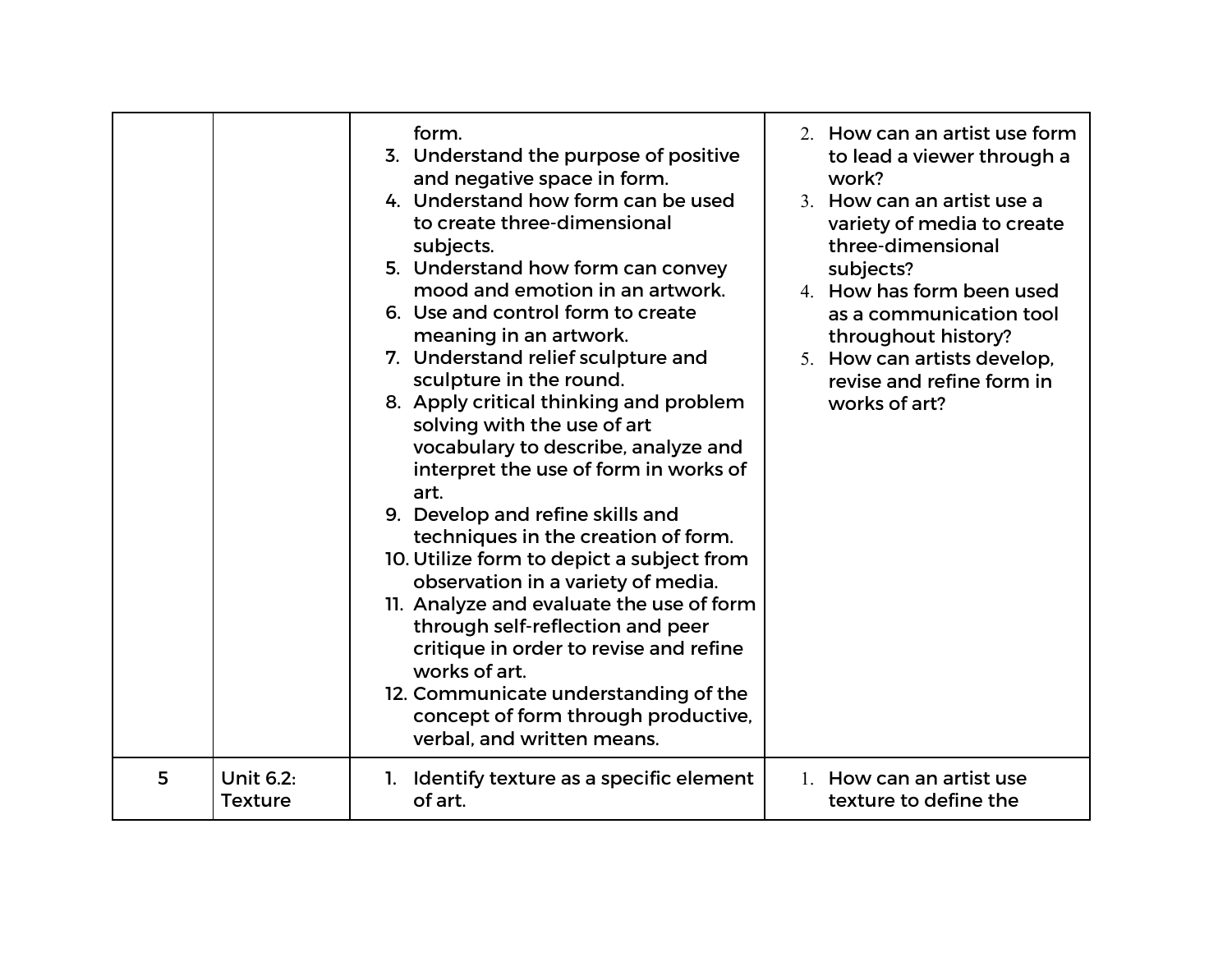|    |                                      | 2. Identify the characteristics of<br>texture.<br>3. Understand and create actual and<br>implied texture.<br>4. Apply critical thinking and problem<br>solving with the use of art<br>vocabulary to describe, analyze and<br>interpret the use of texture in works<br>of art.<br>5. Develop and refine skills and<br>techniques in the use of texture.<br>6. Utilize texture to depict a subject<br>from observation in a variety of<br>media.<br>7. Analyze and evaluate use of texture<br>through self-reflection and peer<br>critique in order to revise and refine<br>works of art.<br>8. Communicate understanding of the<br>concept of texture through<br>productive, verbal, and written<br>means. | surface of a 3D subject?<br>2. How can artists imply<br>texture in works of art?<br>3. How can an artist's use of<br>texture impact the viewer?<br>4. How can artists develop,<br>revise and refine in works<br>of art? |
|----|--------------------------------------|-----------------------------------------------------------------------------------------------------------------------------------------------------------------------------------------------------------------------------------------------------------------------------------------------------------------------------------------------------------------------------------------------------------------------------------------------------------------------------------------------------------------------------------------------------------------------------------------------------------------------------------------------------------------------------------------------------------|-------------------------------------------------------------------------------------------------------------------------------------------------------------------------------------------------------------------------|
| 10 | Unit $7:$<br>Principles of<br>Design | 1. Identify the principles of design.<br>2. Understand how the principles of<br>design are used by artists to<br>organize composition.<br>3. Understand how the principles of<br>design can be used to convey mood<br>and emotion in an artwork.<br>4. Use the principles of design to create                                                                                                                                                                                                                                                                                                                                                                                                             | 1. What are the principles of<br>design?<br>2. How can an artist use the<br>principles of design to<br>strengthen composition?<br>3. How can an artist's use of<br>the principles of design<br>impact the viewer?       |